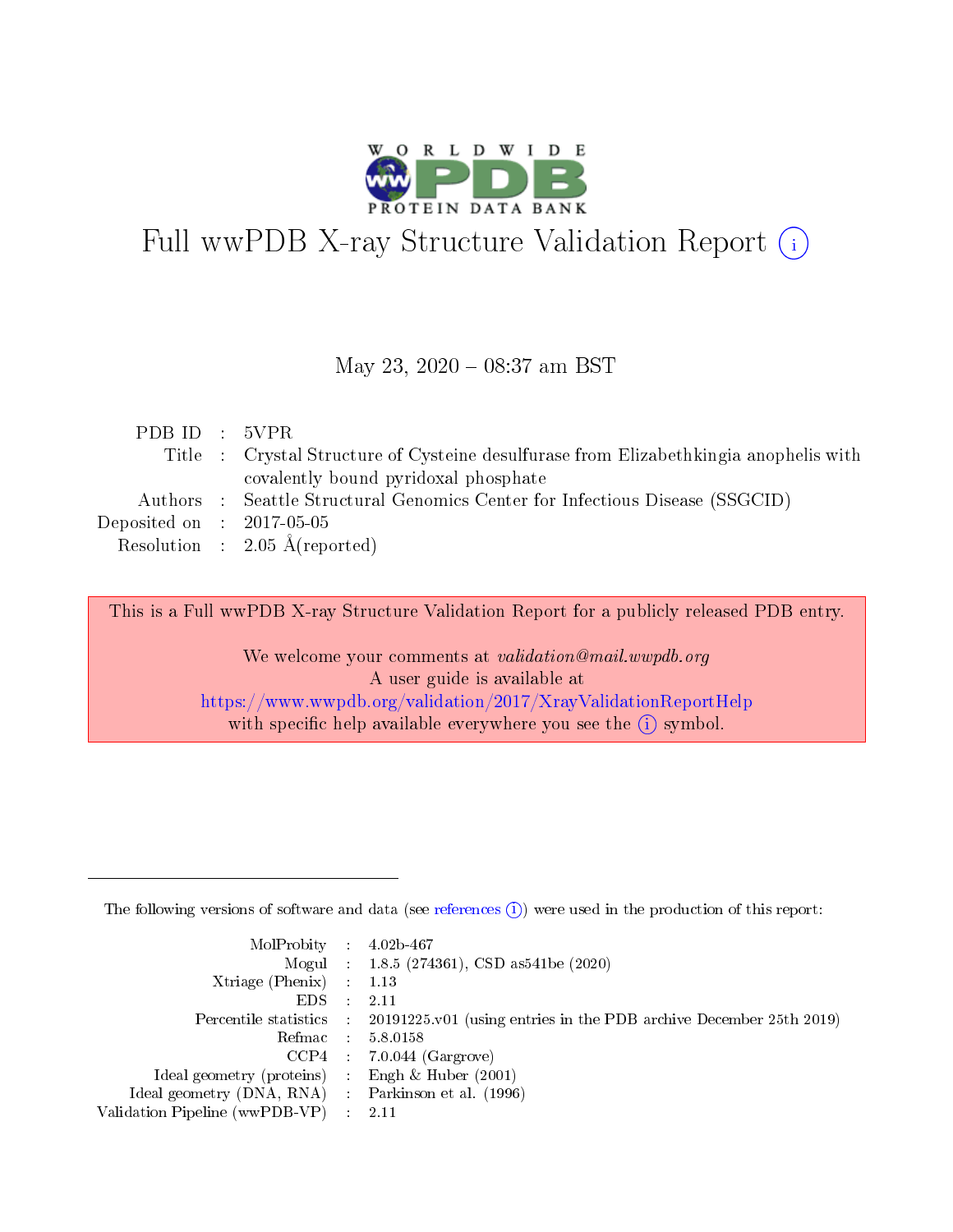# 1 [O](https://www.wwpdb.org/validation/2017/XrayValidationReportHelp#overall_quality)verall quality at a glance  $(i)$

The following experimental techniques were used to determine the structure: X-RAY DIFFRACTION

The reported resolution of this entry is 2.05 Å.

Percentile scores (ranging between 0-100) for global validation metrics of the entry are shown in the following graphic. The table shows the number of entries on which the scores are based.



| Metric                | Whole archive<br>$(\#\text{Entries})$ | Similar resolution<br>$(\#\text{Entries}, \text{resolution range}(\text{\AA}))$ |
|-----------------------|---------------------------------------|---------------------------------------------------------------------------------|
| $R_{free}$            | 130704                                | $1692(2.04-2.04)$                                                               |
| Clashscore            | 141614                                | 1773 (2.04-2.04)                                                                |
| Ramachandran outliers | 138981                                | $1752(2.04-2.04)$                                                               |
| Sidechain outliers    | 138945                                | 1752 (2.04-2.04)                                                                |
| RSRZ outliers         | 127900                                | $1672(2.04-2.04)$                                                               |

The table below summarises the geometric issues observed across the polymeric chains and their fit to the electron density. The red, orange, yellow and green segments on the lower bar indicate the fraction of residues that contain outliers for  $>=3, 2, 1$  and 0 types of geometric quality criteria respectively. A grey segment represents the fraction of residues that are not modelled. The numeric value for each fraction is indicated below the corresponding segment, with a dot representing fractions  $\epsilon=5\%$  The upper red bar (where present) indicates the fraction of residues that have poor fit to the electron density. The numeric value is given above the bar.

| Mol | $\cap$ hain | Length             | Quality of chain |     |
|-----|-------------|--------------------|------------------|-----|
|     |             |                    | 3%               |     |
|     |             | $\mathbf 1$<br>-15 | 86%              | 12% |

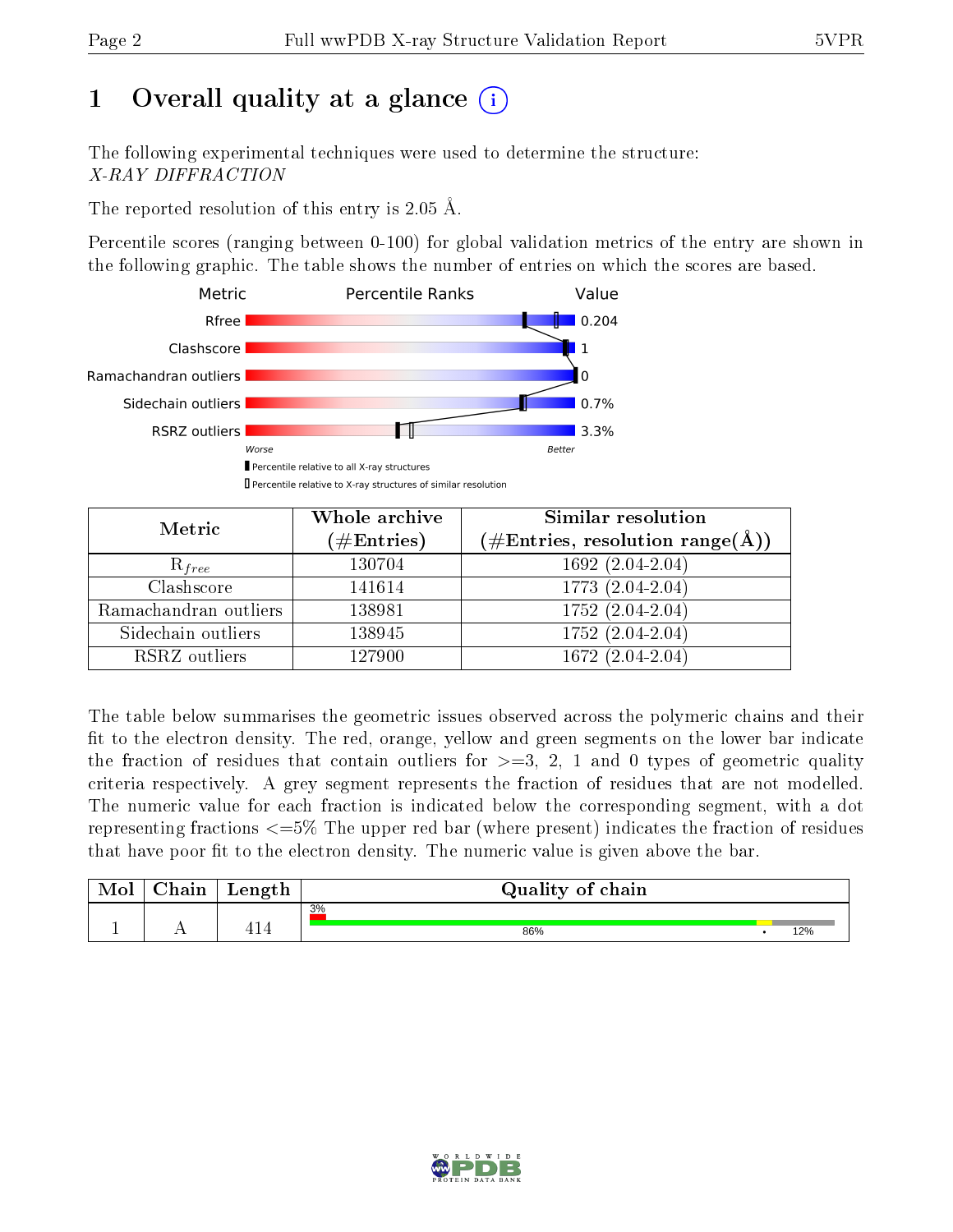# 2 Entry composition (i)

There are 2 unique types of molecules in this entry. The entry contains 2890 atoms, of which 0 are hydrogens and 0 are deuteriums.

In the tables below, the ZeroOcc column contains the number of atoms modelled with zero occupancy, the AltConf column contains the number of residues with at least one atom in alternate conformation and the Trace column contains the number of residues modelled with at most 2 atoms.

Molecule 1 is a protein called Cysteine desulfurase.

| Mol | ${\rm Chain}$ | Residues | Atoms         |      |         |  | $\text{ZeroOcc}$   AltConf   Trace |  |  |  |
|-----|---------------|----------|---------------|------|---------|--|------------------------------------|--|--|--|
|     |               | $366\,$  | Total<br>2764 | 1759 | 465 527 |  |                                    |  |  |  |

There are 8 discrepancies between the modelled and reference sequences:

| Chain | Residue | Modelled   | Actual | Comment               | Reference      |
|-------|---------|------------|--------|-----------------------|----------------|
|       | -7      | <b>MET</b> |        | initiating methionine | UNP A0A077EMQ8 |
|       | -6      | ALA        |        | expression tag        | UNP A0A077EMQ8 |
|       | -5      | HIS        |        | expression tag        | UNP A0A077EMQ8 |
|       | $-4$    | <b>HIS</b> |        | expression tag        | UNP A0A077EMQ8 |
|       | $-3$    | <b>HIS</b> |        | expression tag        | UNP A0A077EMQ8 |
|       | $-2$    | <b>HIS</b> |        | expression tag        | UNP A0A077EMQ8 |
|       | -1      | <b>HIS</b> |        | expression tag        | UNP A0A077EMQ8 |
|       |         | <b>HIS</b> |        | expression tag        | UNP A0A077EMQ8 |

• Molecule 2 is water.

|  | Mol   Chain   Residues | Atoms               | $ZeroOcc \   \$ AltConf |
|--|------------------------|---------------------|-------------------------|
|  | 1 ດດ                   | Total<br>126<br>126 |                         |

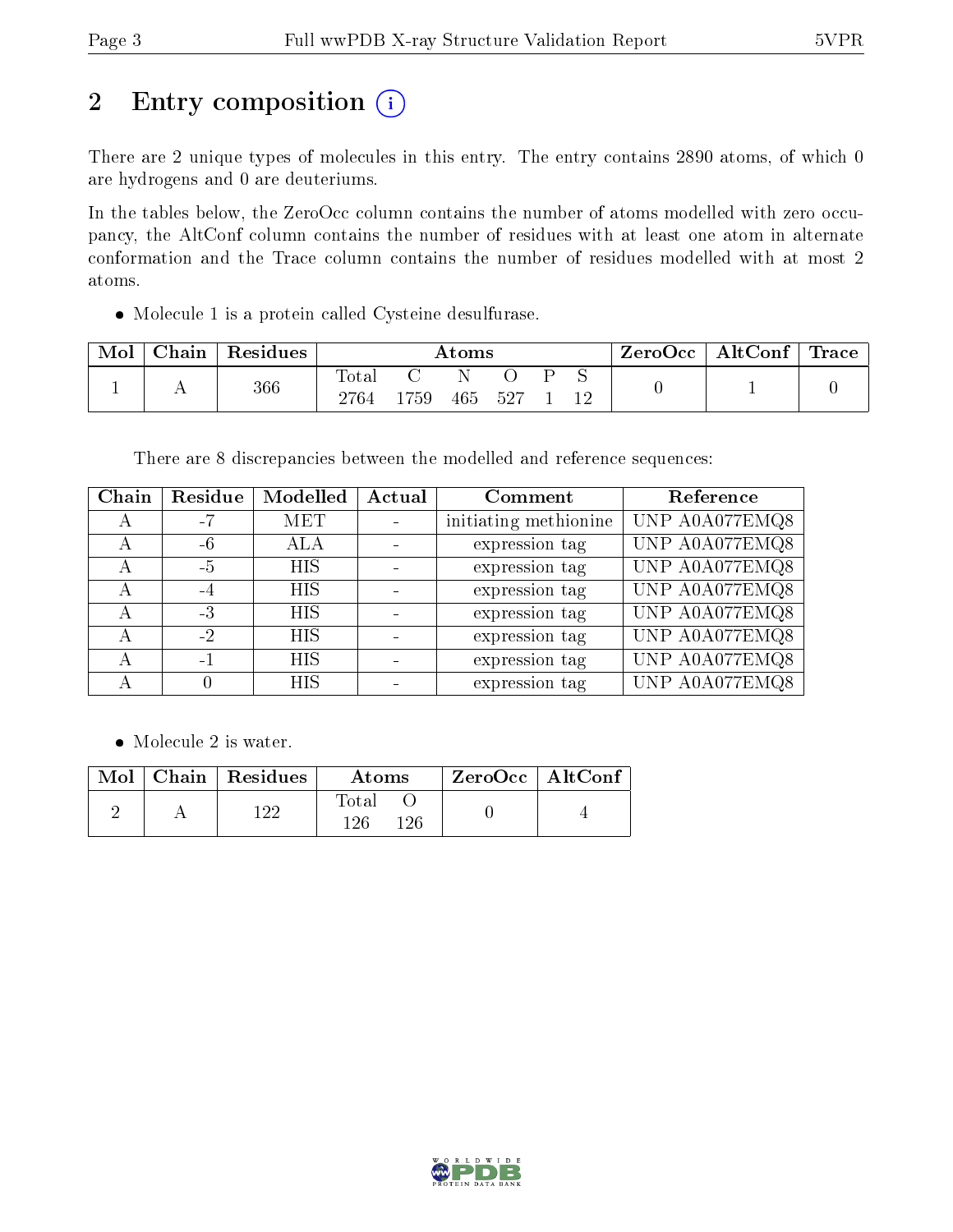# 3 Residue-property plots  $(i)$

These plots are drawn for all protein, RNA and DNA chains in the entry. The first graphic for a chain summarises the proportions of the various outlier classes displayed in the second graphic. The second graphic shows the sequence view annotated by issues in geometry and electron density. Residues are color-coded according to the number of geometric quality criteria for which they contain at least one outlier: green  $= 0$ , yellow  $= 1$ , orange  $= 2$  and red  $= 3$  or more. A red dot above a residue indicates a poor fit to the electron density (RSRZ  $> 2$ ). Stretches of 2 or more consecutive residues without any outlier are shown as a green connector. Residues present in the sample, but not in the model, are shown in grey.



• Molecule 1: Cysteine desulfurase

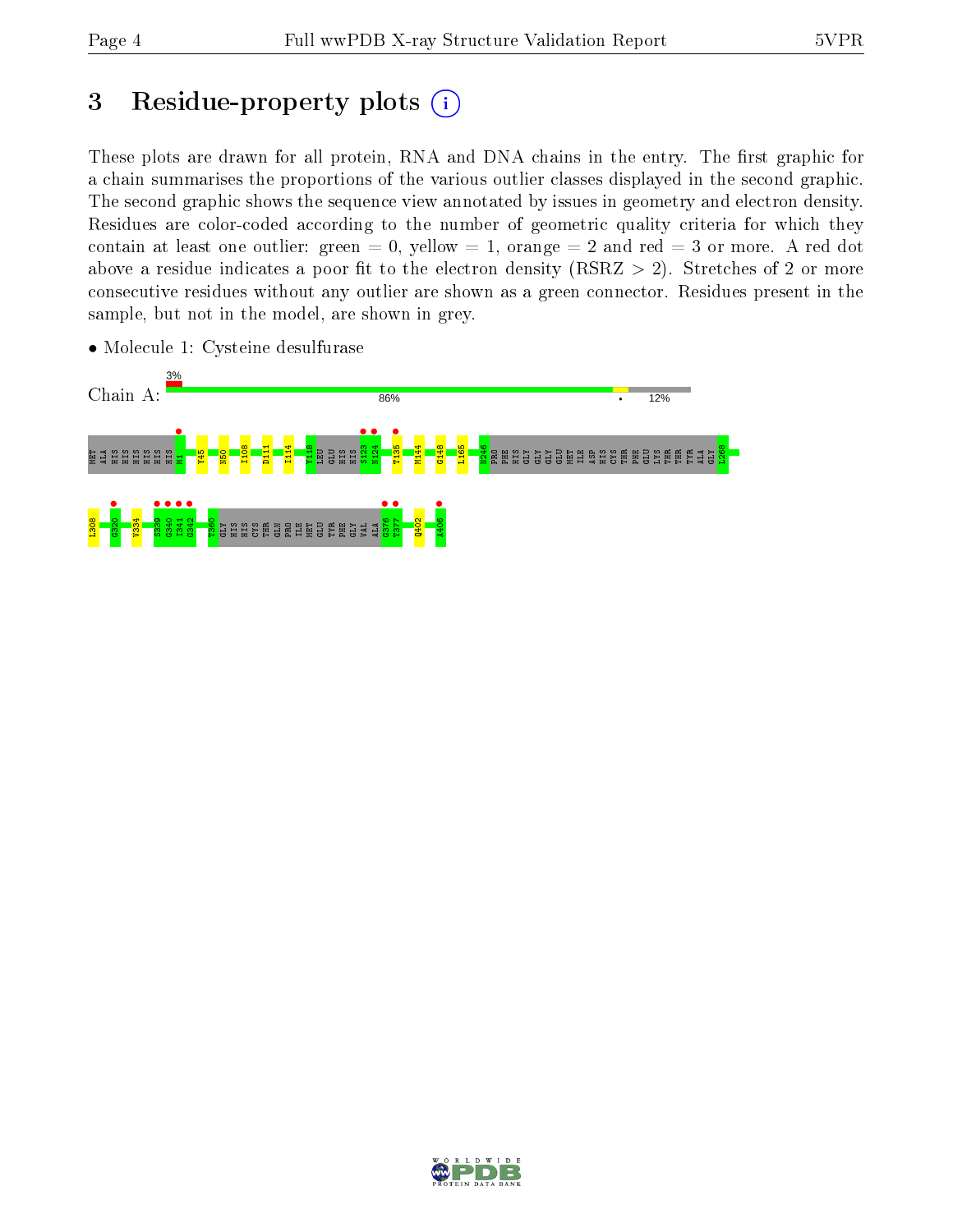## 4 Data and refinement statistics  $(i)$

| Property                                                                | Value                                               | Source     |  |
|-------------------------------------------------------------------------|-----------------------------------------------------|------------|--|
| Space group                                                             | C121                                                | Depositor  |  |
| Cell constants                                                          | 84.18Å<br>82.04Å<br>$70.12\text{\AA}$               |            |  |
| a, b, c, $\alpha$ , $\beta$ , $\gamma$                                  | $90.00^\circ$<br>$90.00^{\circ}$<br>$99.44^{\circ}$ | Depositor  |  |
| Resolution $(A)$                                                        | $35.28 - 2.05$                                      | Depositor  |  |
|                                                                         | 47.38<br>$-2.05$                                    | <b>EDS</b> |  |
| % Data completeness                                                     | $99.0(35.28-2.05)$                                  | Depositor  |  |
| (in resolution range)                                                   | 99.0 (47.38-2.05)                                   | <b>EDS</b> |  |
| $R_{merge}$                                                             | 0.04                                                | Depositor  |  |
| $\mathrm{R}_{sym}$                                                      | (Not available)                                     | Depositor  |  |
| $\langle I/\sigma(I) \rangle^{-1}$                                      | $2.82$ (at $2.05\text{\AA}$ )                       | Xtriage    |  |
| Refinement program                                                      | <b>PHENIX</b>                                       | Depositor  |  |
|                                                                         | 0.170, 0.204                                        | Depositor  |  |
| $R, R_{free}$                                                           | 0.170,<br>0.204                                     | DCC        |  |
| $\mathcal{R}_{free}$ test set                                           | 1936 reflections $(6.61\%)$                         | wwPDB-VP   |  |
| Wilson B-factor $(A^2)$                                                 | 40.6                                                | Xtriage    |  |
| Anisotropy                                                              | 0.140                                               | Xtriage    |  |
| Bulk solvent $k_{sol}(\mathrm{e}/\mathrm{A}^3),\,B_{sol}(\mathrm{A}^2)$ | 0.35, 61.1                                          | <b>EDS</b> |  |
| L-test for twinning <sup>2</sup>                                        | $< L >$ = 0.50, $< L^2 >$ = 0.33                    | Xtriage    |  |
| Estimated twinning fraction                                             | No twinning to report.                              | Xtriage    |  |
| $F_o, F_c$ correlation                                                  | 0.97                                                | <b>EDS</b> |  |
| Total number of atoms                                                   | 2890                                                | wwPDB-VP   |  |
| Average B, all atoms $(A^2)$                                            | 54.0                                                | wwPDB-VP   |  |

Xtriage's analysis on translational NCS is as follows: The largest off-origin peak in the Patterson function is  $6.34\%$  of the height of the origin peak. No significant pseudotranslation is detected.

<sup>&</sup>lt;sup>2</sup>Theoretical values of  $\langle |L| \rangle$ ,  $\langle L^2 \rangle$  for acentric reflections are 0.5, 0.333 respectively for untwinned datasets, and 0.375, 0.2 for perfectly twinned datasets.



<span id="page-4-1"></span><span id="page-4-0"></span><sup>1</sup> Intensities estimated from amplitudes.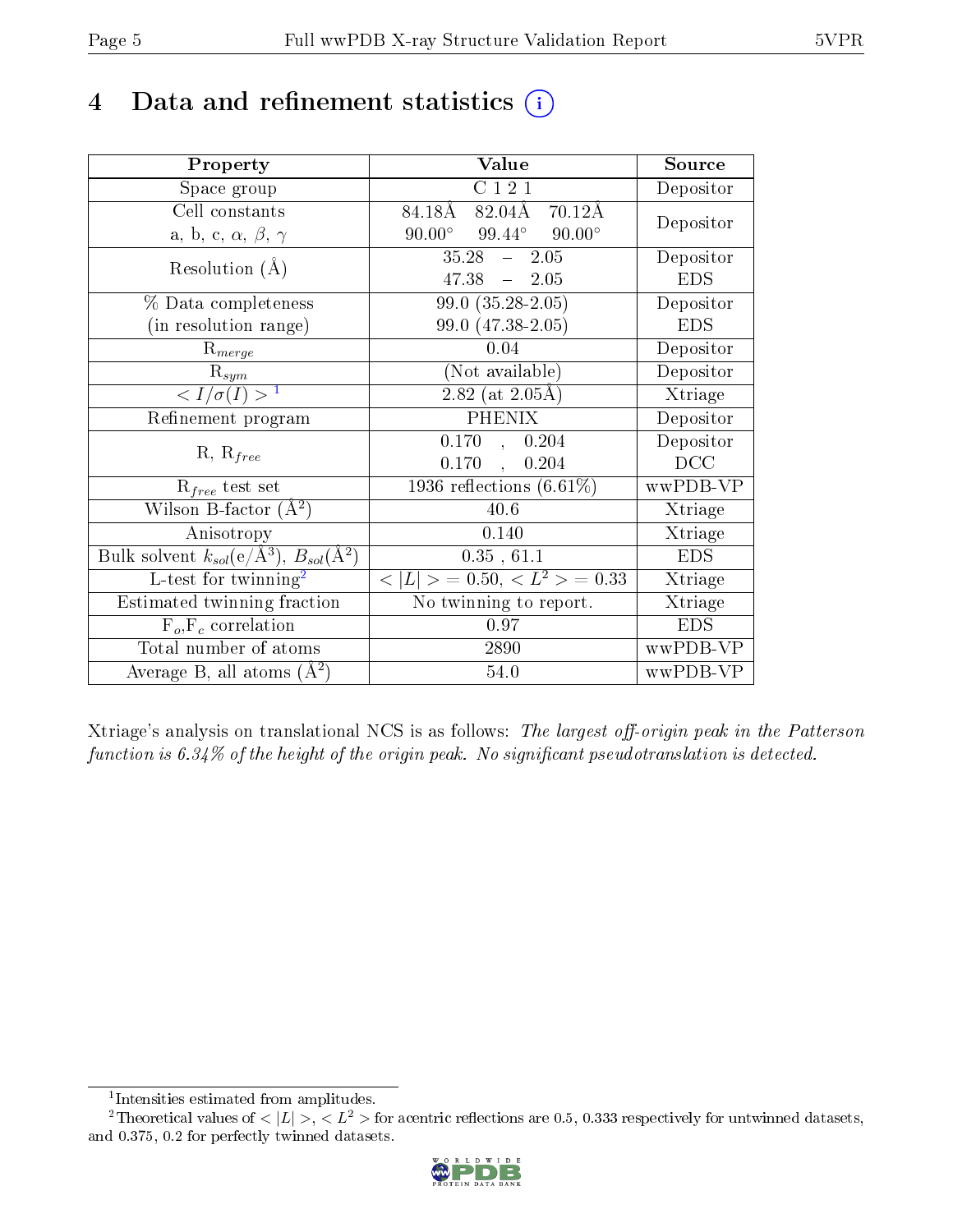# 5 Model quality  $(i)$

## 5.1 Standard geometry (i)

Bond lengths and bond angles in the following residue types are not validated in this section: LLP

The Z score for a bond length (or angle) is the number of standard deviations the observed value is removed from the expected value. A bond length (or angle) with  $|Z| > 5$  is considered an outlier worth inspection. RMSZ is the root-mean-square of all Z scores of the bond lengths (or angles).

|  | $Mol$   Chain |      | Bond lengths                    | Bond angles |        |  |
|--|---------------|------|---------------------------------|-------------|--------|--|
|  |               |      | RMSZ $ #Z  > 5$ RMSZ $ #Z  > 5$ |             |        |  |
|  |               | 0.37 | 0/2786                          | 0.53        | 0/3777 |  |

There are no bond length outliers.

There are no bond angle outliers.

There are no chirality outliers.

There are no planarity outliers.

### 5.2 Too-close contacts  $(i)$

In the following table, the Non-H and H(model) columns list the number of non-hydrogen atoms and hydrogen atoms in the chain respectively. The H(added) column lists the number of hydrogen atoms added and optimized by MolProbity. The Clashes column lists the number of clashes within the asymmetric unit, whereas Symm-Clashes lists symmetry related clashes.

| Mol |      |       | Chain   Non-H   H(model)   H(added)   Clashes   Symm-Clashes |
|-----|------|-------|--------------------------------------------------------------|
|     | 2764 | 2665  |                                                              |
|     |      |       |                                                              |
|     | 2890 | 2665. |                                                              |

The all-atom clashscore is defined as the number of clashes found per 1000 atoms (including hydrogen atoms). The all-atom clashscore for this structure is 1.

All (5) close contacts within the same asymmetric unit are listed below, sorted by their clash magnitude.

| Atom-1                      | Atom-2               | Interatomic<br>distance $(A)$ | Clash<br>overlap $(A)$ |  |
|-----------------------------|----------------------|-------------------------------|------------------------|--|
| 1: A: 108: ILE: HR          | 1: A: 135: THR: HG21 | -80                           | 0.63                   |  |
| $1:$ A $:308:$ LEU $:$ HD12 | 1:A:334:VAL:HG22     | 1 Q 1                         | 0.53                   |  |

Continued on next page...

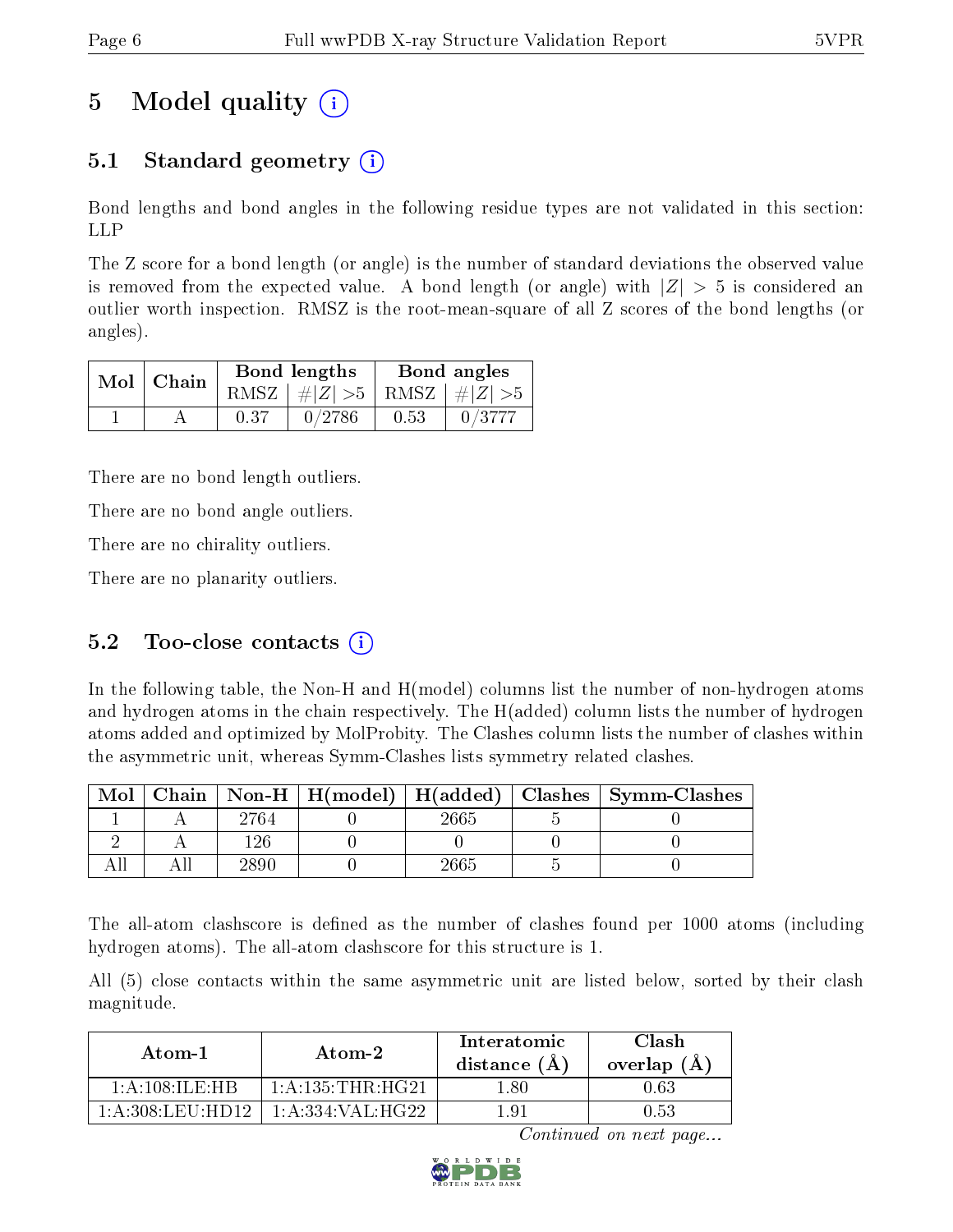| Atom-1             | $Atom-2$           | Interatomic<br>distance $(\AA)$ | Clash<br>overlap $(A)$ |
|--------------------|--------------------|---------------------------------|------------------------|
| 1: A:114: ILE:HD12 | $1:$ A:165:LEU:HB3 | 191                             | 0.51                   |
| 1:A:144:MET:HE3    | 1: A:148: GLY:HA2  | 192                             | 0.51                   |
| $1:$ A:45:TYR:CZ   | 1: A:50: ASN: HA   | 2.54                            | 1 43                   |

Continued from previous page...

There are no symmetry-related clashes.

### 5.3 Torsion angles  $(i)$

#### 5.3.1 Protein backbone (i)

In the following table, the Percentiles column shows the percent Ramachandran outliers of the chain as a percentile score with respect to all X-ray entries followed by that with respect to entries of similar resolution.

The Analysed column shows the number of residues for which the backbone conformation was analysed, and the total number of residues.

| Mol   Chain | Analysed   Favoured   Allowed   Outliers   Percentiles |  |  |                                                            |
|-------------|--------------------------------------------------------|--|--|------------------------------------------------------------|
|             | $\mid$ 358/414 (86%)   350 (98%)   8 (2%)              |  |  | $\begin{array}{ c c c c }\n\hline\n100 & 100\n\end{array}$ |

There are no Ramachandran outliers to report.

#### 5.3.2 Protein sidechains  $(i)$

In the following table, the Percentiles column shows the percent sidechain outliers of the chain as a percentile score with respect to all X-ray entries followed by that with respect to entries of similar resolution.

The Analysed column shows the number of residues for which the sidechain conformation was analysed, and the total number of residues.

| $\mid$ Mol $\mid$ Chain $\mid$ | Analysed                     |           | Rotameric   Outliers   Percentiles |  |
|--------------------------------|------------------------------|-----------|------------------------------------|--|
|                                | $275/344(80\%)$   273 (99\%) | $-2(1\%)$ | $\boxed{84}$ 84                    |  |

All (2) residues with a non-rotameric sidechain are listed below:

| Mol | Chain | $\operatorname{Res}$ | 'Type |
|-----|-------|----------------------|-------|
|     |       |                      |       |
|     |       |                      | -21 - |

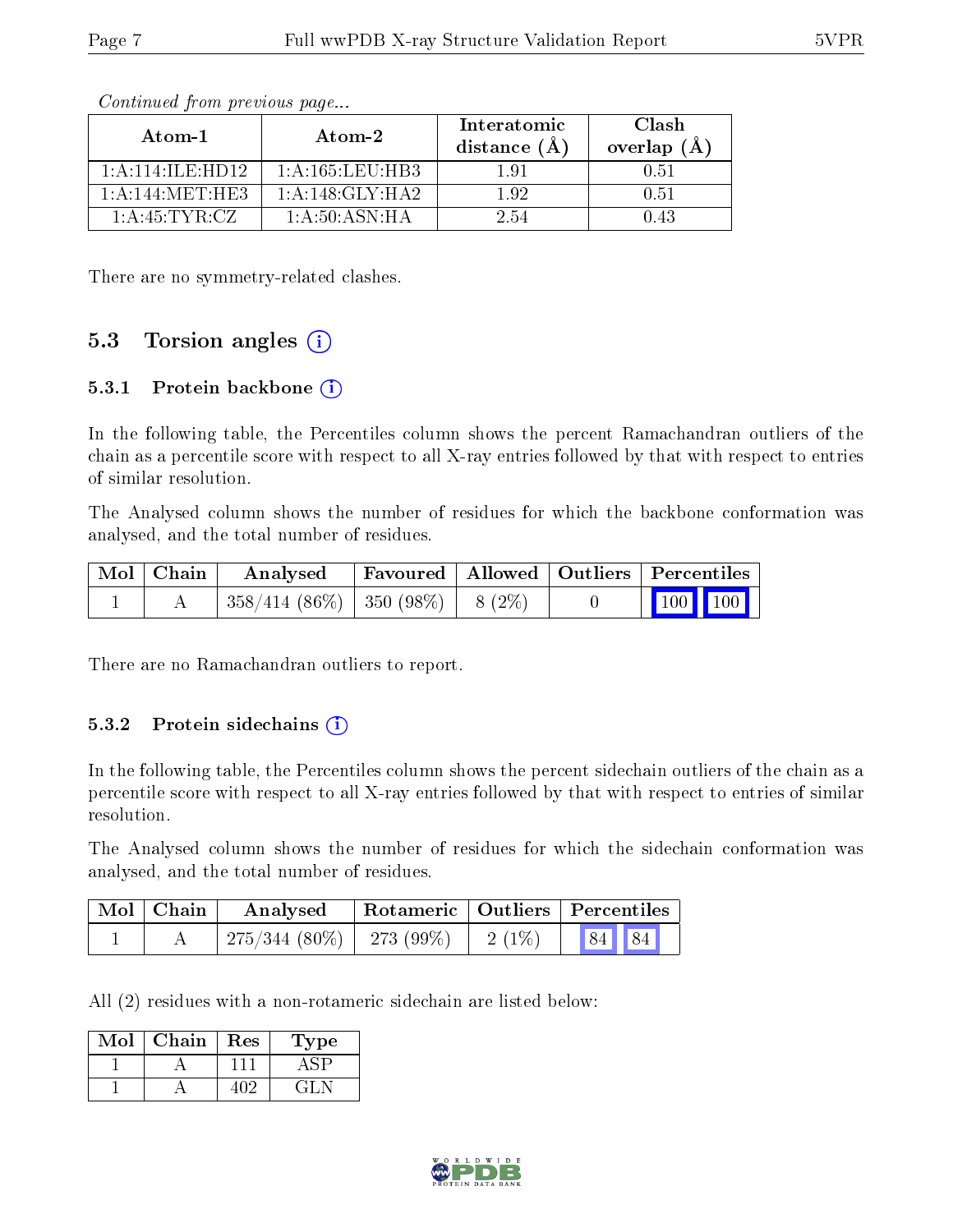Some sidechains can be flipped to improve hydrogen bonding and reduce clashes. There are no such sidechains identified.

#### 5.3.3 RNA  $(i)$

There are no RNA molecules in this entry.

#### 5.4 Non-standard residues in protein, DNA, RNA chains (i)

1 non-standard protein/DNA/RNA residue is modelled in this entry.

In the following table, the Counts columns list the number of bonds (or angles) for which Mogul statistics could be retrieved, the number of bonds (or angles) that are observed in the model and the number of bonds (or angles) that are defined in the Chemical Component Dictionary. The Link column lists molecule types, if any, to which the group is linked. The Z score for a bond length (or angle) is the number of standard deviations the observed value is removed from the expected value. A bond length (or angle) with  $|Z| > 2$  is considered an outlier worth inspection. RMSZ is the root-mean-square of all Z scores of the bond lengths (or angles).

| $\blacksquare$ Mol $\vert$ Type $\vert$ Chain $\vert$ Res $\vert$ |  |     | $\mid$ Link |           | Bond lengths |                                 |                                                                              | Bond angles |                            |
|-------------------------------------------------------------------|--|-----|-------------|-----------|--------------|---------------------------------|------------------------------------------------------------------------------|-------------|----------------------------|
|                                                                   |  |     |             | Counts    |              |                                 | $\mid$ RMSZ $\mid \#  Z  > 2 \mid$ Counts $\mid$ RMSZ $\mid \#  Z  > 2 \mid$ |             |                            |
|                                                                   |  | 225 |             | 123,24,25 | 2.59         | $\frac{1}{6}$ (26\%)   25,32,34 |                                                                              | 1.61        | $\mid$ $7 \ (28\%) \ \mid$ |

In the following table, the Chirals column lists the number of chiral outliers, the number of chiral centers analysed, the number of these observed in the model and the number defined in the Chemical Component Dictionary. Similar counts are reported in the Torsion and Rings columns. '-' means no outliers of that kind were identified.

| Mol |      |     | $\top$ Type   Chain   Res   Link   Chirals | Torsions                 | Rings |
|-----|------|-----|--------------------------------------------|--------------------------|-------|
|     | 1.LP | 225 | $\overline{\phantom{0}}$                   | $1/16/17/19$   $0/1/1/1$ |       |

All (6) bond length outliers are listed below:

| Mol | Chain | Res | Type        | $\boldsymbol{\mathrm{Atoms}}$ | Z       | Observed $(A)$ | $Ideal(\AA)$ |
|-----|-------|-----|-------------|-------------------------------|---------|----------------|--------------|
|     |       | 225 | LLP         | $C4-C4'$                      | 8.05    | 1.61           | 1.46         |
|     |       | 225 | LLP         | $C4'$ -NZ                     | 4.82    | 1.43           | 1.27         |
|     |       | 225 | ${\rm LLP}$ | $C4-C5$                       | $-4.02$ | 1.36           | 1.42         |
|     |       | 225 | ${\rm LLP}$ | $C2$ <sup>-</sup> $C2$        | 3.80    | 1.56           | 1.50         |
|     |       | 225 | ${\rm LLP}$ | $C6-N1$                       | 2.87    | 1.40           | 1.34         |
|     |       | 225 | LLP         | $C5$ '- $C5$                  | 2.23    | 1.57           | 1.50         |

All (7) bond angle outliers are listed below:

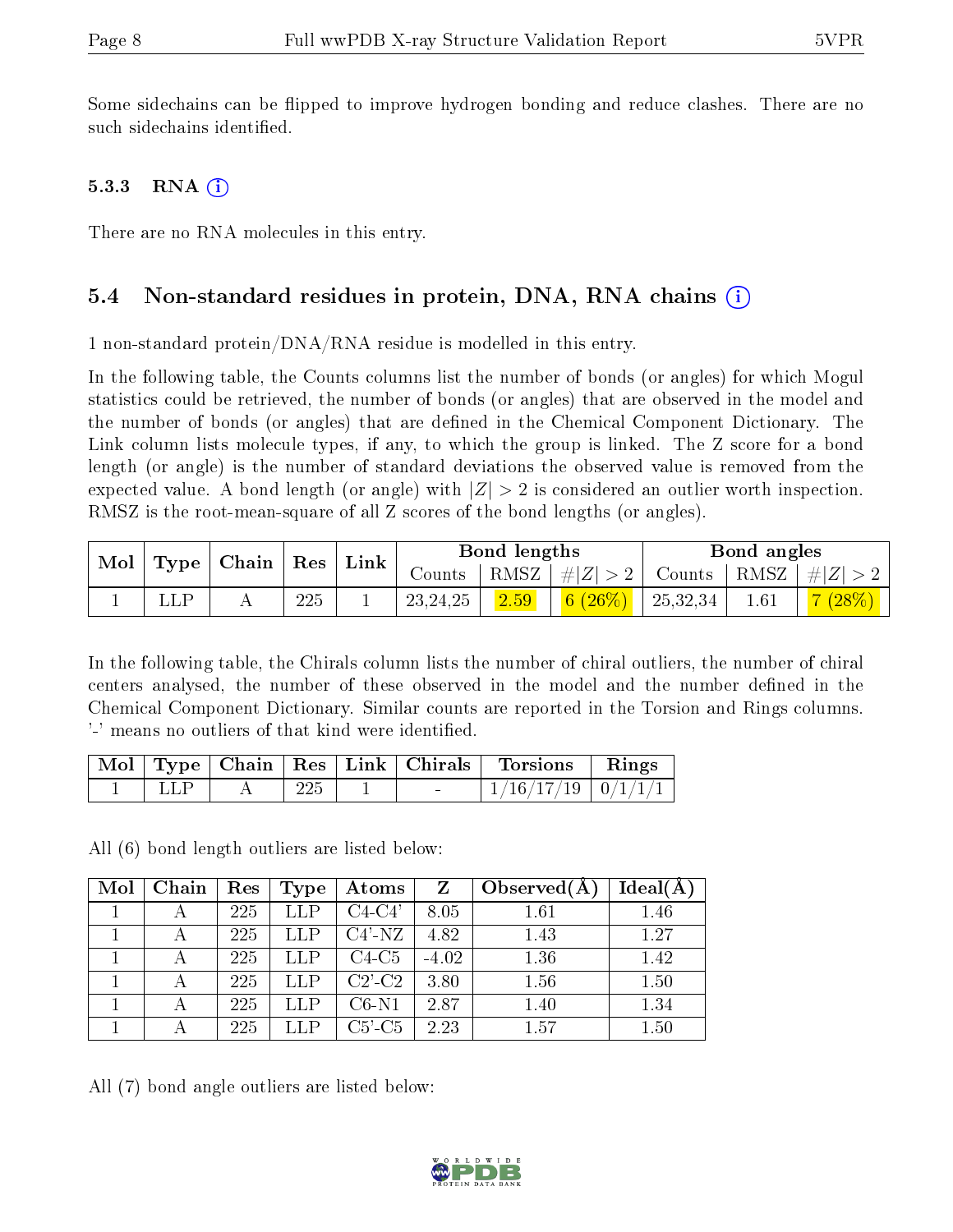| Mol | Chain | Res | Type       | Atoms         | Z       | Observed $(°)$ | Ideal(°) |
|-----|-------|-----|------------|---------------|---------|----------------|----------|
|     | А     | 225 | LLP        | $CE-NZ-C4'$   | $-3.25$ | 108.91         | 118.90   |
|     | А     | 225 | LLP        | $C4-C4'$ -NZ  | $-2.99$ | 110.58         | 124.31   |
|     | А     | 225 | <b>LLP</b> | $OP4-P-OP1$   | 2.68    | 113.99         | 106.47   |
|     | А     | 225 | LLP        | $C5-C6-N1$    | $-2.50$ | 119.66         | 123.82   |
|     | А     | 225 | LLP        | $C3-C4-C5$    | 2.44    | 120.13         | 118.26   |
|     | А     | 225 | LLP        | $OP4-C5'$ -C5 | 2.30    | 113.73         | 109.35   |
|     | А     | 225 | LLP        | $C5-C4-C4'$   | $-2.03$ | 118.22         | 121.56   |

There are no chirality outliers.

All (1) torsion outliers are listed below:

| $\text{Mol}$   Chain   Res   Type ' |  | Atoms          |
|-------------------------------------|--|----------------|
|                                     |  | + C4-C4'-NZ-CE |

There are no ring outliers.

No monomer is involved in short contacts.

### 5.5 Carbohydrates  $(i)$

There are no carbohydrates in this entry.

#### 5.6 Ligand geometry (i)

There are no ligands in this entry.

### 5.7 [O](https://www.wwpdb.org/validation/2017/XrayValidationReportHelp#nonstandard_residues_and_ligands)ther polymers (i)

There are no such residues in this entry.

#### 5.8 Polymer linkage issues (i)

There are no chain breaks in this entry.

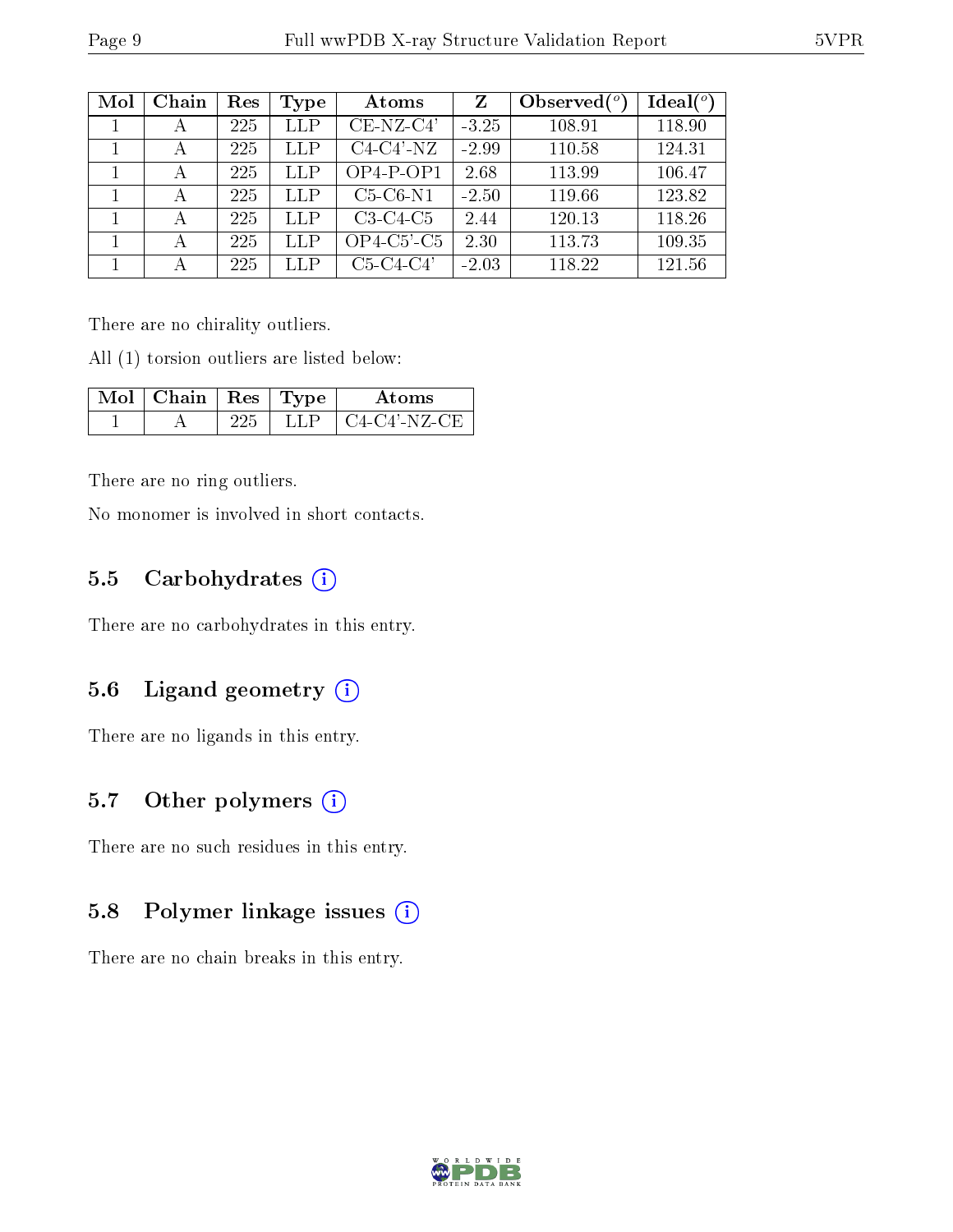## 6 Fit of model and data  $\left( \cdot \right)$

## 6.1 Protein, DNA and RNA chains (i)

In the following table, the column labelled  $#RSRZ>2'$  contains the number (and percentage) of RSRZ outliers, followed by percent RSRZ outliers for the chain as percentile scores relative to all X-ray entries and entries of similar resolution. The OWAB column contains the minimum, median,  $95<sup>th</sup>$  percentile and maximum values of the occupancy-weighted average B-factor per residue. The column labelled  $Q< 0.9$  lists the number of (and percentage) of residues with an average occupancy less than 0.9.

| $\mid$ Mol $\mid$ Chain | Analysed      | $ \langle \mathrm{RSRZ}\rangle $ | $\#\mathrm{RSRZ}{>}2$ |  | $\text{OWAB}(\text{A}^2) \mid \text{Q}<0.9$ |                                      |  |
|-------------------------|---------------|----------------------------------|-----------------------|--|---------------------------------------------|--------------------------------------|--|
|                         | 365/414 (88%) | $\vert$ 0.10                     |                       |  |                                             | 12 (3\%)   46   50   30, 51, 88, 118 |  |

All (12) RSRZ outliers are listed below:

| Mol | Chain        | $\operatorname{Res}% \left( \mathcal{N}\right) \equiv\operatorname{Res}(\mathcal{N}_{0},\mathcal{N}_{0})$ | Type | <b>RSRZ</b> |
|-----|--------------|-----------------------------------------------------------------------------------------------------------|------|-------------|
| 1   | A            | 341                                                                                                       | ĦЕ   | 5.8         |
| 1   | A            | 342                                                                                                       | GLY  | 4.2         |
| 1   | A            | 124                                                                                                       | ASN  | 3.1         |
| 1   | А            | 1                                                                                                         | MET  | 3.0         |
| 1   | A            | 123                                                                                                       | SER. | 2.8         |
| 1   | А            | 376                                                                                                       | GLY  | 2.8         |
| 1   | $\mathbf{A}$ | 340                                                                                                       | GLY  | 2.7         |
| 1   | A            | 377                                                                                                       | THR. | 2.4         |
| 1   | A            | 320                                                                                                       | GLY  | 2.3         |
| 1   | А            | 339                                                                                                       | SER. | 2.2         |
| 1   | A            | 135                                                                                                       | THR. | 2.2         |
| 1   |              | 406                                                                                                       | ALA  | 2.1         |

## 6.2 Non-standard residues in protein, DNA, RNA chains  $(i)$

In the following table, the Atoms column lists the number of modelled atoms in the group and the number defined in the chemical component dictionary. The B-factors column lists the minimum, median,  $95<sup>th</sup>$  percentile and maximum values of B factors of atoms in the group. The column labelled  $Q < 0.9$ ' lists the number of atoms with occupancy less than 0.9.

|  |     |       |            |                    | $\sqrt{\text{Mol}}$ Type   Chain   Res   Atoms $\sqrt{\text{RSCC}}$   RSR   B-factors( $\AA^2$ )   Q<0.9 |  |
|--|-----|-------|------------|--------------------|----------------------------------------------------------------------------------------------------------|--|
|  | 225 | 24/25 | $\pm 0.93$ | $\vert 0.20 \vert$ | 30,50,62,66                                                                                              |  |